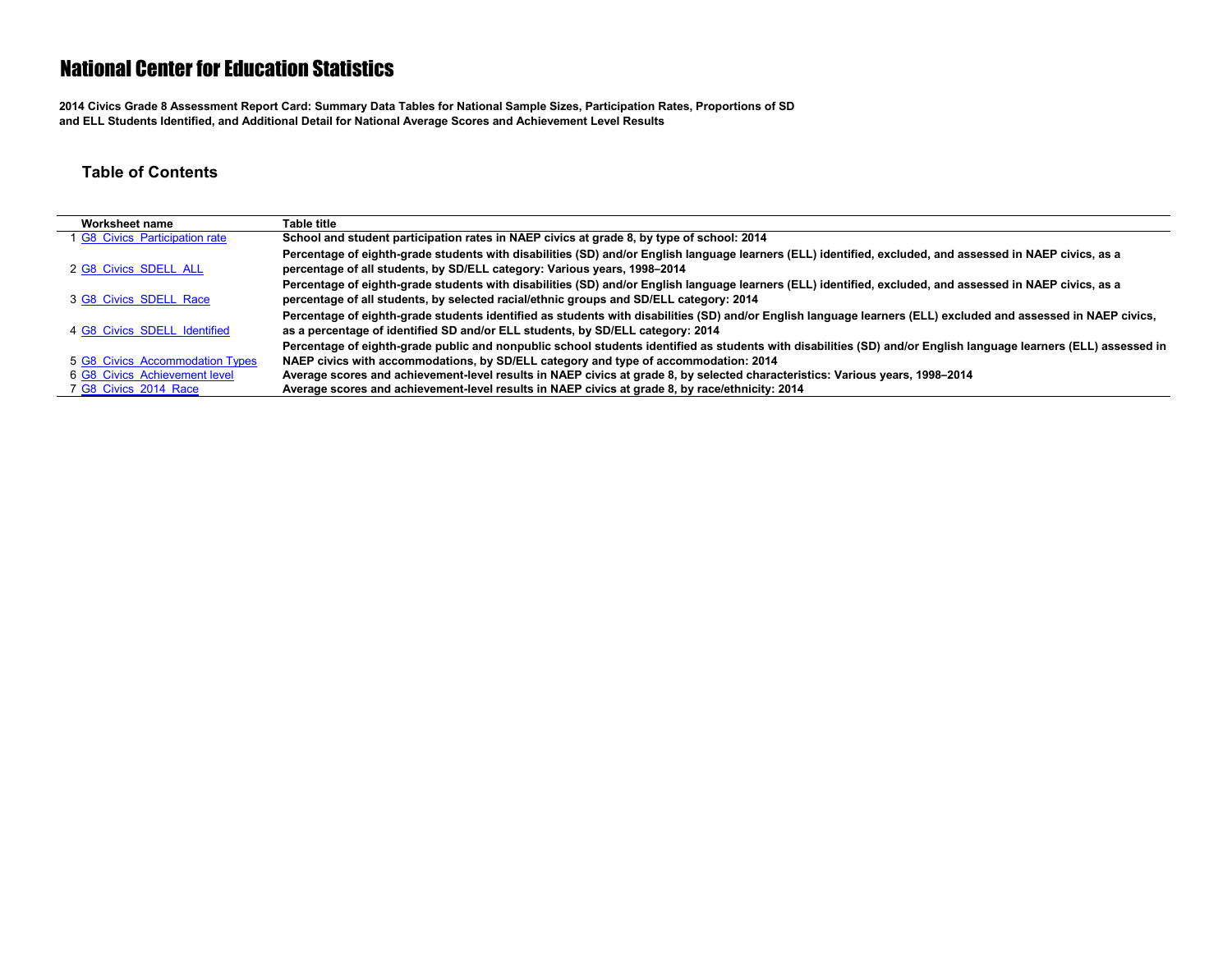<span id="page-1-0"></span>**2014 Civics Grade 8 Assessment Report Card: Summary Data Tables for National Sample Sizes, Participation Rates, Proportions of SD and ELL Students Identified, and Additional Detail for National Average Scores and Achievement Level Results**

School and student participation rates in NAEP civics at grade 8, by type of school: 2014

|                | School participation |                   | Student participation |                    |  |  |  |
|----------------|----------------------|-------------------|-----------------------|--------------------|--|--|--|
|                | Student-weighted     | Number of schools | Student-weighted      | Number of students |  |  |  |
| Type of school | percent              | participating     | percent               | assessed           |  |  |  |
| <b>Nation</b>  | 89                   | 410               | 94                    | 9.100              |  |  |  |
| Public         | 91                   | 330I              | 941                   | 8,100              |  |  |  |
| Private        | 74                   | 80 l              | 95                    | 1.000              |  |  |  |

NOTE: The number of schools is rounded to the nearest ten. The number of students is rounded to the nearest hundred. Detail may not sum to totals because of rounding.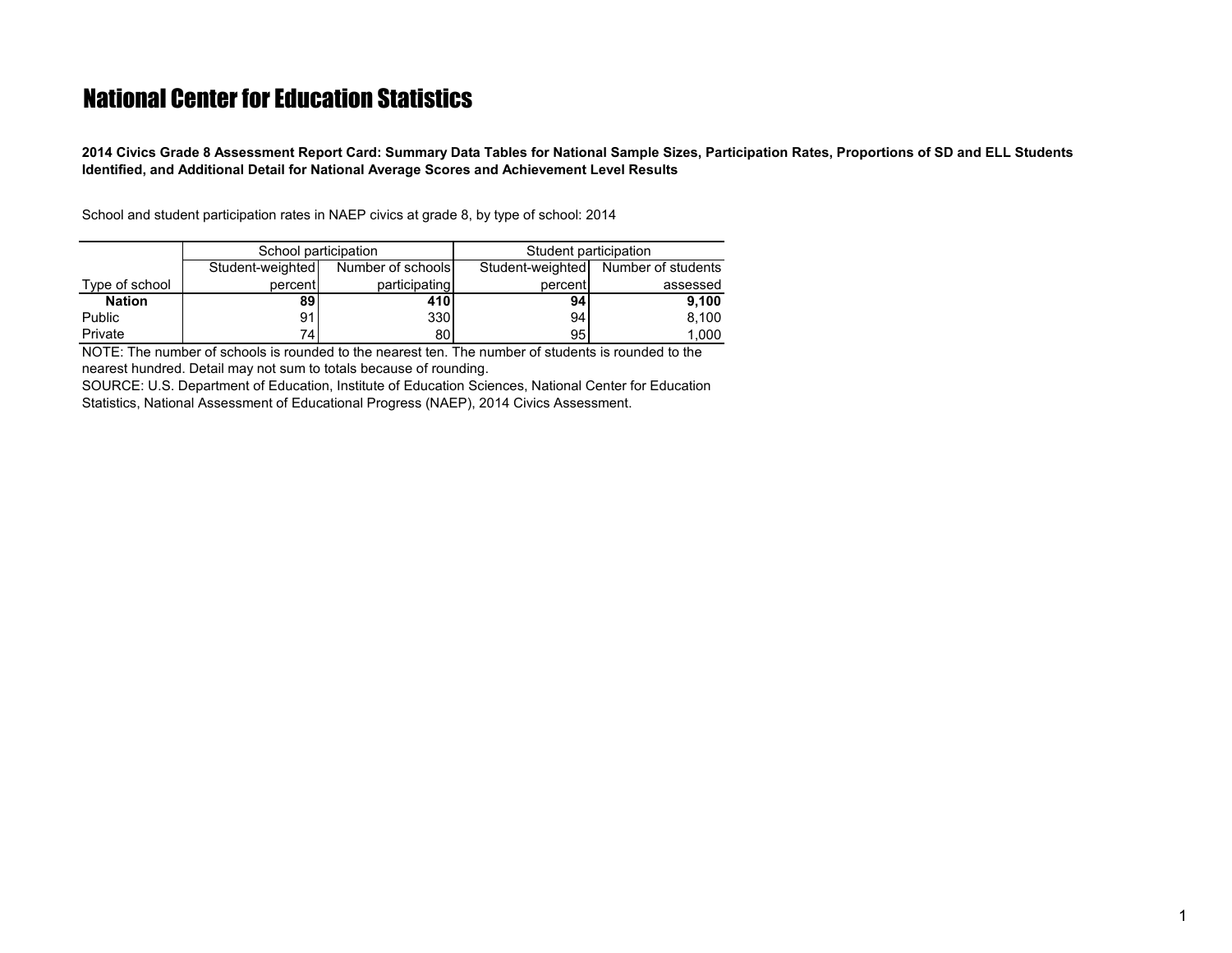<span id="page-2-0"></span>**2014 Civics Grade 8 Assessment Report Card: Summary Data Tables for National Sample Sizes, Participation Rates, Proportions of SD and ELL Students Identified, and Additional Detail for National Average Scores and Achievement Level Results**

Percentage of eighth-grade students with disabilities (SD) and/or English language learners (ELL) identified, excluded, and assessed in NAEP civics, as a percentage of all students, by SD/ELL category: Various years, 1998–2014

| SD/ELL category        | 1998 | 2006 | 2010 | 2014 |
|------------------------|------|------|------|------|
| <b>SD and/or ELL</b>   |      |      |      |      |
| Identified             | 13   | 18   | 18   | 18   |
| Excluded               | 4    | 2    |      | 2    |
| Assessed               | 9    | 16   | 16   | 16   |
| Without accommodations | 6    | 6    | 4    | 4    |
| With accommodations    | 3    | 10   | 12   | 12   |
| <b>SD</b>              |      |      |      |      |
| <b>Identified</b>      | 11   | 12   | 12   | 13   |
| Excluded               | 3    | 2    |      |      |
| Assessed               | 8    | 11   | 11   |      |
| Without accommodations | 4    | 2    |      |      |
| With accommodations    | 3    | 9    | 10   | 10   |
| ELL                    |      |      |      |      |
| <b>Identified</b>      | 3    | 7    | 6    | 6    |
| Excluded               | 1    |      | #    |      |
| Assessed               | 2    | 6    | 6    | 5    |
| Without accommodations | 2    | 4    | 3    | 3    |
| With accommodations    | #    | 2    | 3    | 3    |

# Rounds to zero.

NOTE: Students identified as both SD and ELL were counted only once under the combined SD and/or ELL category, but were counted separately under the SD and ELL categories. Detail may not sum to totals because of rounding.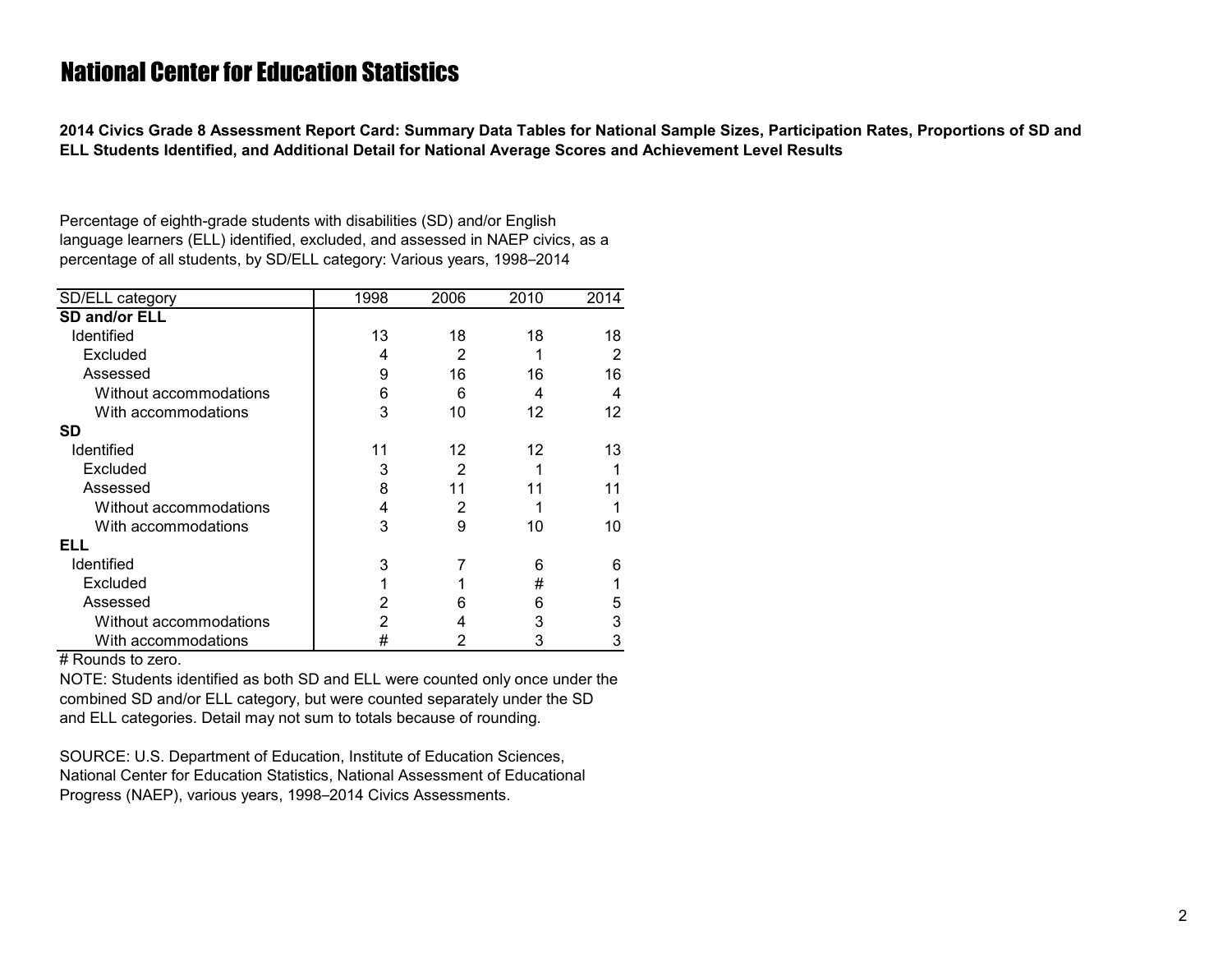<span id="page-3-0"></span>**2014 Civics Grade 8 Assessment Report Card: Summary Data Tables for National Sample Sizes, Participation Rates, Proportions of SD and ELL Students Identified, and Additional Detail for National Average Scores and Achievement Level Results**

Percentage of eighth-grade students with disabilities (SD) and/or English language learners (ELL) identified, excluded, and assessed in NAEP civics, as a percentage of all students, by selected racial/ethnic groups and SD/ELL category: 2014

| SD/ELL category        | White | <b>Black</b> | Hispanic |
|------------------------|-------|--------------|----------|
| <b>SD and/or ELL</b>   |       |              |          |
| Identified             | 13    | 16           | 27       |
| Excluded               |       | 2            | 3        |
| Assessed               | 12    | 14           | 24       |
| Without accommodations | 2     | 2            | 8        |
| With accommodations    | 10    | 12           | 16       |
| <b>SD</b>              |       |              |          |
| <b>Identified</b>      | 12    | 14           | 13       |
| Excluded               |       | 2            |          |
| Assessed               | 11    | 13           | 11       |
| Without accommodations | 2     |              |          |
| With accommodations    | 10    | 11           | 10       |
| ELL                    |       |              |          |
| Identified             |       |              | 18       |
| Excluded               | #     | #            | 2        |
| Assessed               |       |              | 16       |
| Without accommodations | #     | #            |          |
| With accommodations    | #     |              | 9        |

# Rounds to zero.

NOTE: Students identified as both SD and ELL were counted only once under the combined SD and/or ELL category, but were counted separately under the SD and ELL categories. Black includes African American, and Hispanic includes Latino. Race categories exclude Hispanic origin. Detail may not sum to totals because of rounding.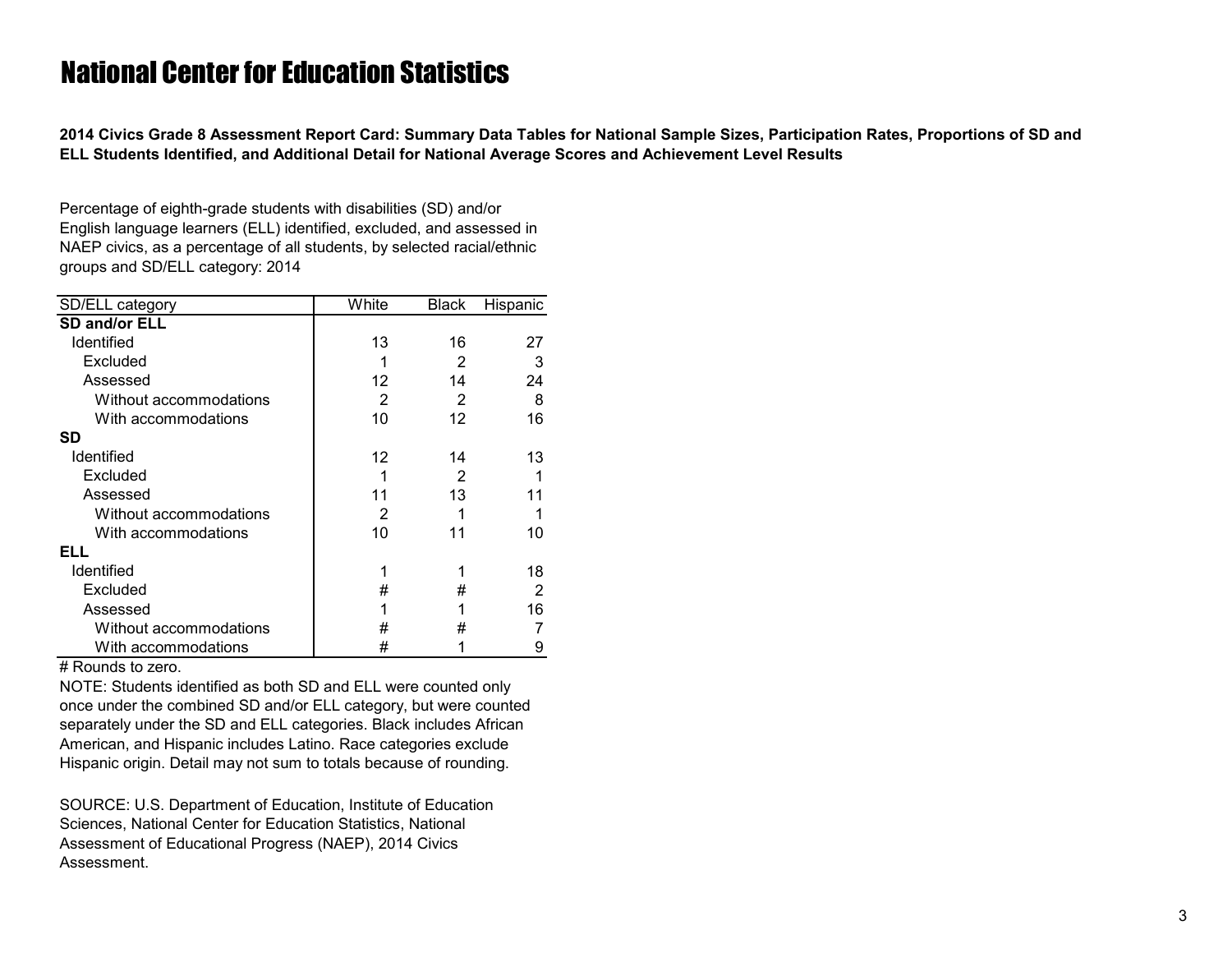<span id="page-4-0"></span>**2014 Civics Grade 8 Assessment Report Card: Summary Data Tables for National Sample Sizes, Participation Rates, Proportions of SD and ELL Students Identified, and Additional Detail for National Average Scores and Achievement Level Results**

Percentage of eighth-grade students identified as students with disabilities (SD) and/or English language learners (ELL) excluded and assessed in NAEP civics, as a percentage of identified SD and/or ELL students, by SD/ELL category: 2014

|                 | Percentage of identified SD and/or ELL students |               |                |                |  |  |  |
|-----------------|-------------------------------------------------|---------------|----------------|----------------|--|--|--|
|                 |                                                 | Assessed with |                |                |  |  |  |
| SD/ELL category | Excluded                                        | Assessed      | accommodations | accommodations |  |  |  |
| SD and/or ELL   |                                                 | 89            | 22             | 67             |  |  |  |
| -SD             | 10                                              | 90            | 11             | 79.            |  |  |  |
|                 | 13                                              |               | 42             | 46             |  |  |  |

NOTE: Students identified as both SD and ELL were counted only once under the combined SD and/or ELL category, but were counted separately under the SD and ELL categories. Detail may not sum to totals because of rounding.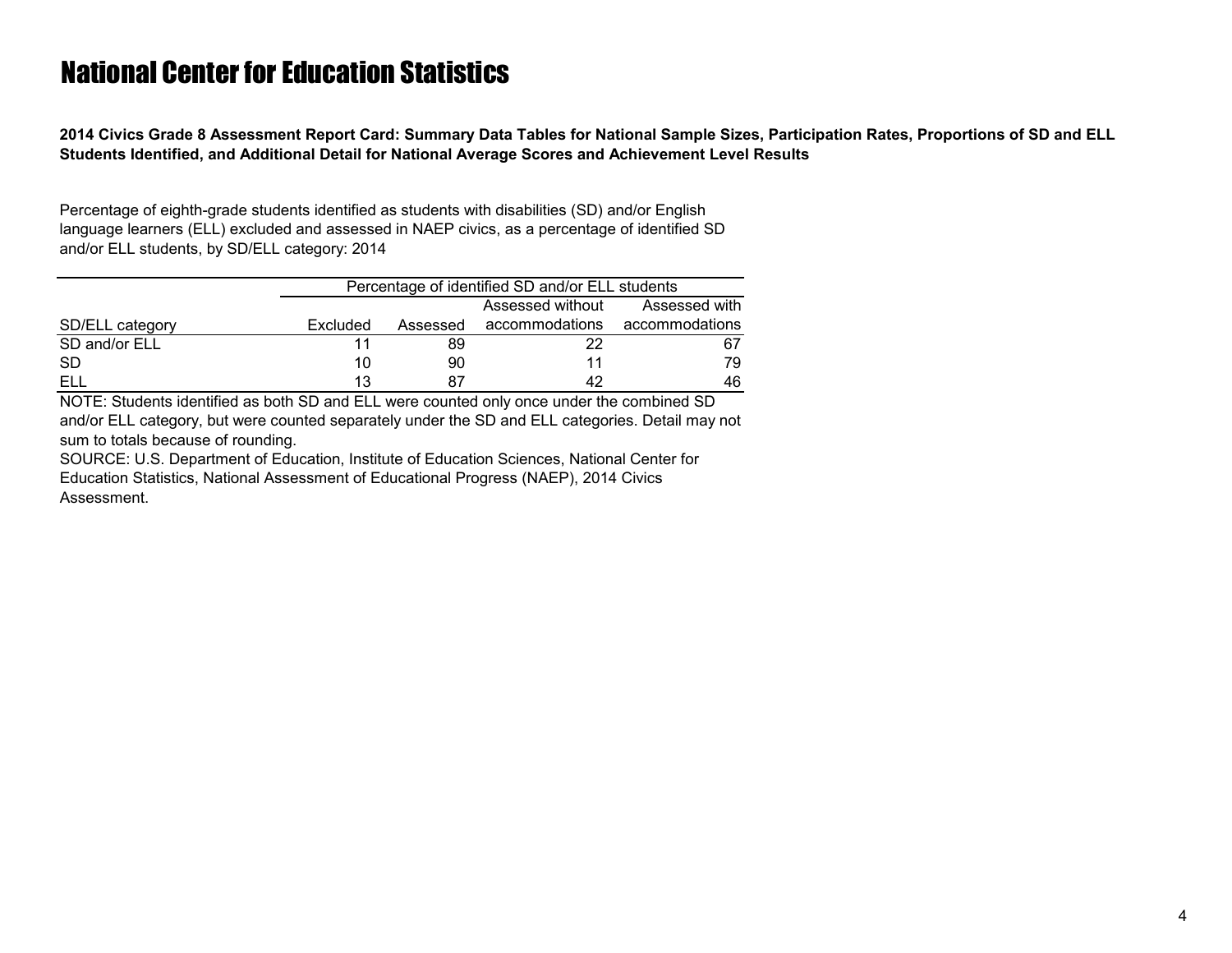<span id="page-5-0"></span>2014 Civics Grade 8 Assessment Report Card: Summary Data Tables for National Sample Sizes, Participation Rates, Proportions of SD and ELL **Students Identified, and Additional Detail for National Average Scores and Achievement Level Results**

**Percentage of eighth-grade public and nonpublic school students identified as students with disabilities (SD) and/or English language learners (ELL) assessed in NAEP civics with accommodations, by SD/ELL category and type of accommodation: <sup>2014</sup>**

| Type of accommodation                 | SD and/or ELL | SD  | <b>ELL</b> |
|---------------------------------------|---------------|-----|------------|
| <b>Bilingual booklet</b>              | #             | #   | #          |
| <b>Bilingual dictionary</b>           | 1.5           | 0.2 | 1.5        |
| <b>Braille presentation</b>           | #             | #   | #          |
| Braille response                      | #             | #   | #          |
| Breaks during test                    | 1.7           | 1.5 | 0.3        |
| Cueing to stay on task                | 0.4           | 0.4 | #          |
| Directions read aloud in English      | 1.7           | 1.3 | 0.6        |
| Directions read aloud in Spanish      | #             | #   | #          |
| <b>Extended time</b>                  | 9.4           | 7.9 | 2.3        |
| Large-print booklet                   | #             | #   | #          |
| <b>Magnification device</b>           | #             | #   | #          |
| One-on-one                            | 0.5           | 0.4 | 0.1        |
| Other                                 | 0.4           | 0.3 | 0.1        |
| Read aloud (all)                      | 4.0           | 3.8 | 0.6        |
| Read aloud (occasional)               | 1.5           | 1.0 | 0.6        |
| Read aloud in Spanish                 | #             | #   | #          |
| Responds orally to scribe             | 0.2           | 0.2 | #          |
| School staff administers/Aide present | 0.2           | 0.1 | 0.1        |
| Sign language presentation            | #             | #   | #          |
| Sign language response                | #             | #   | #          |
| Small group                           | 7.6           | 7.2 | 1.1        |
| Special equipment                     | 0.5           | 0.5 | #          |

# Rounds to zero.

NOTE: Students identified as both SD and ELL were counted only once under the combined SD and/or ELL category, but were counted separately under the SD and ELL categories. SD includes students identified as having either an Individualized Education Program or protection under Section 504 of the Rehabilitation Act of 1973. SOURCE: U.S. Department of Education, Institute of Education Sciences, National Center for Education Statistics, National Assessment of Educational Progress (NAEP), 2014 Civics Assessment.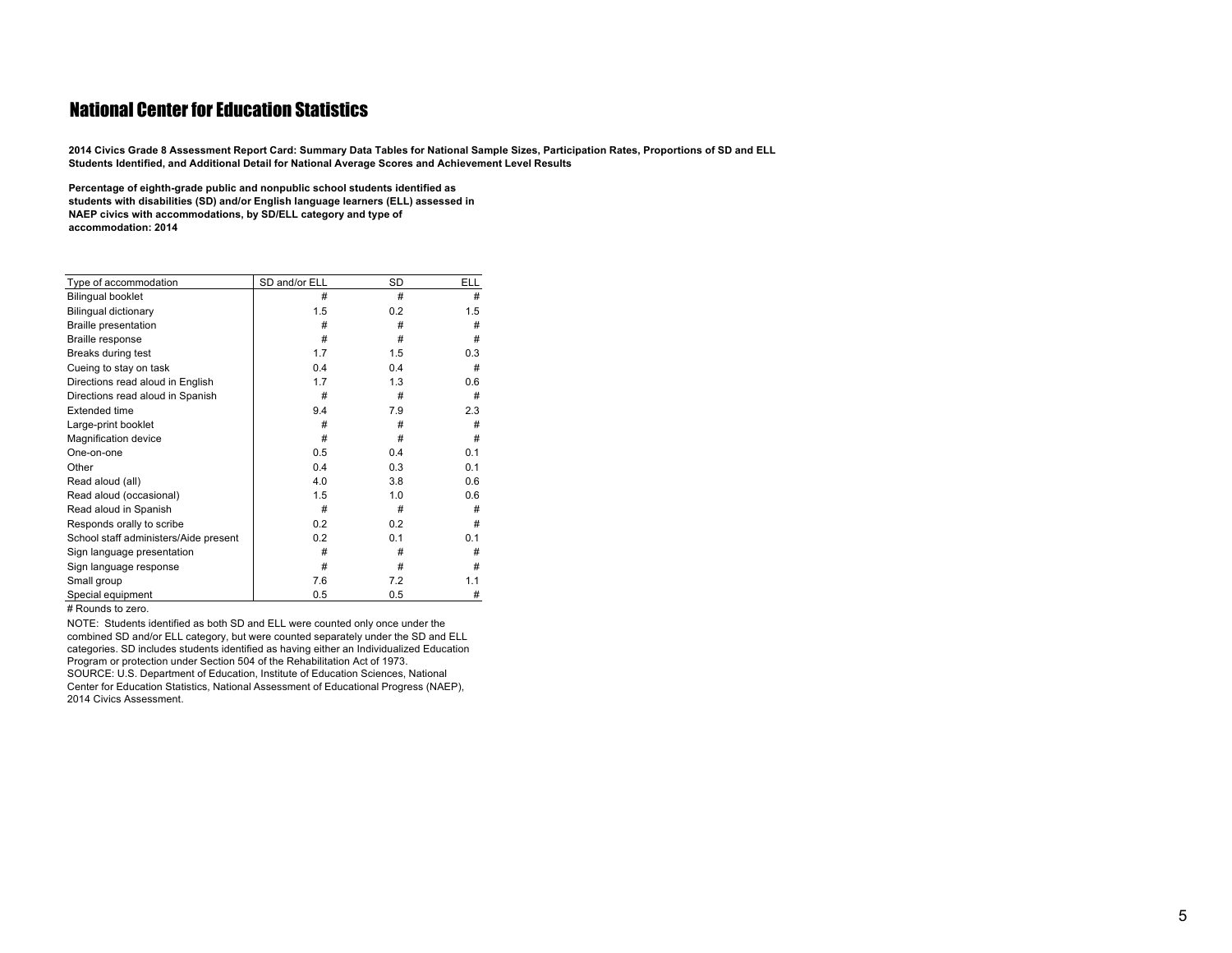<span id="page-6-0"></span>**2014 Civics Grade 8 Assessment Report Card: Summary Data Tables for National Sample Sizes, Participation Rates, Proportions of SD and ELL Students Identified, and Additional Detail for National Average Scores and Achievement Level Results**

Average scores and achievement-level results in NAEP civics at grade 8, by selected characteristics: Various years, 1998–2014

|                                              |         |                          |         |            | Percentage of students |                                |                 |                 |                |                        |                 |            |                |                |                            |                |
|----------------------------------------------|---------|--------------------------|---------|------------|------------------------|--------------------------------|-----------------|-----------------|----------------|------------------------|-----------------|------------|----------------|----------------|----------------------------|----------------|
|                                              |         | Overall average score    |         |            |                        | At or above Basic              |                 |                 |                | At or above Proficient |                 |            |                | At Advanced    |                            |                |
| Characteristic                               | 1998    | 2006                     | 2010    | 2014       | 1998                   | 2006                           | 2010            | 2014            | 1998           | 2006                   | 2010            | 2014       | 1998           | 2006           | 2010                       | 2014           |
| <b>All students</b>                          | 150 *   | $150 *$                  | 151     | 154        | $70*$                  | $70*$                          | $\overline{72}$ | $\overline{74}$ | 22             | 22                     | $\overline{22}$ | 23         | $\overline{2}$ | $\overline{2}$ | -1                         | $\overline{2}$ |
| Race/ethnicity                               |         |                          |         |            |                        |                                |                 |                 |                |                        |                 |            |                |                |                            |                |
| White                                        | 158 *   | $161 *$                  | 160 *   | 164        | 78 *                   | $82 *$                         | 82 *            | 86              | 28 *           | 30                     | 29              | 32         | $\overline{2}$ | 2              | $\overline{2}$             | 3              |
| <b>Black</b>                                 | 131     | 133                      | 135     | 137        | 49                     | 50                             | 53              | 55              | $\overline{7}$ | 9                      | 9               | 9          |                |                |                            |                |
| Hispanic                                     | $127 *$ | $131 *$                  | 137     | 141        | $44 *$                 | $50*$                          | 56              | 61              | $7 *$          | $8*$                   | 11              | 12         |                |                | $\boldsymbol{\mathcal{H}}$ |                |
| Asian/Pacific Islander                       | 151     | $154*$                   | 158     | 165        | 69                     | 73                             | 78              | 83              | 25             | $27 *$                 | 30              | 40         |                |                | $\overline{2}$             | 5              |
| American Indian/Alaska Native                | ŧ       | 127                      | 136     | $\ddagger$ | $\ddagger$             | 46                             | 56              | $\ddagger$      |                | $\overline{7}$         | 11              | $\ddagger$ |                |                |                            |                |
| Two or more races                            | $\pm$   | $149*$                   | 156     | 160        | $\pm$                  | 70                             | 79              | 80              | Ŧ.             | 20                     | 27              | 28         | $\ddot{}$      |                | 3                          | 3              |
| Gender                                       |         |                          |         |            |                        |                                |                 |                 |                |                        |                 |            |                |                |                            |                |
| Male                                         | $148 *$ | $149*$                   | 150     | 154        | $67*$                  | 68 *                           | 70              | 74              | 22             | 23                     | 22              | 24         | $\overline{2}$ | $\overline{2}$ | -1                         | $\overline{2}$ |
| Female                                       | 152     | 151                      | 152     | 154        | 73                     | 72                             | 74              | 75              | 22             | 21                     | 22              | 22         |                |                | $\overline{1}$             | $\overline{1}$ |
| Eligibility for free or reduced-price school |         |                          |         |            |                        |                                |                 |                 |                |                        |                 |            |                |                |                            |                |
| lunch                                        |         |                          |         |            |                        |                                |                 |                 |                |                        |                 |            |                |                |                            |                |
| Eligible                                     |         | $132 *$                  | 136 *   | 139        |                        | $51$ *                         | 54              | 59              |                | $8*$                   | 9               | 10         |                |                | #                          | #              |
| Not eligible                                 |         | $160*$                   | $163 *$ | 166        |                        | $82 *$                         | 85 *            | 88              |                | $29*$                  | 31              | 35         |                | $\overline{2}$ | $\overline{2}$             | 3              |
| Information not available                    |         | 171                      | 166     | 166        |                        | 90                             | 88              | 87              |                | 44                     | 35              | 36         |                | 5              | 3                          | 3              |
| Highest level of parental education          |         |                          |         |            |                        |                                |                 |                 |                |                        |                 |            |                |                |                            |                |
| Did not finish high school                   |         | 129                      | 134     | 134        |                        | 47                             | 52              | 52              |                | 6                      | 6               | 8          |                |                | #                          | #              |
| Graduated from high school                   |         | 140                      | 139     | 140        |                        | 59                             | 60              | 61              |                | 11                     | 10              | 10         |                |                | #                          | #              |
| Some education after high school             |         | 153                      | 155     | 155        |                        | 75                             | 78              | 78              |                | 20                     | 22              | 20         |                |                | 1                          | $\overline{1}$ |
| Graduated from college                       |         | 162                      | 162     | 164        |                        | 82                             | 83              | 85              |                | 33                     | 32              | 34         |                | 3              | 2                          | 3              |
| Type of school                               |         |                          |         |            |                        |                                |                 |                 |                |                        |                 |            |                |                |                            |                |
| Public                                       | $148 *$ | 148 *                    | 150     | 152        | 68 *                   | 68 *                           | 70              | 73              | 20             | 20                     | 21              | 22         | -1             | -1             | 1                          | $\overline{2}$ |
| Private                                      | 169     | —                        | 169     | 168        | 89                     | $\qquad \qquad -$              | 91              | 89              | 40             |                        | 38              | 38         |                |                | 3                          | 3              |
| <b>School location</b>                       |         |                          |         |            |                        |                                |                 |                 |                |                        |                 |            |                |                |                            |                |
| City                                         |         |                          | 146     | 148        |                        |                                | 66              | 67              |                | --                     | 18              | 20         |                |                |                            | $\overline{2}$ |
| Suburb                                       |         |                          | 156     | 159        |                        | _                              | 76              | 79              |                | --                     | 26              | 29         |                |                | $\overline{2}$             | 3              |
| Town                                         |         | $\overline{\phantom{0}}$ | 150     | 153        |                        | $\qquad \qquad \longleftarrow$ | 72              | 77              |                |                        | 20              | 19         | --             |                |                            | $\overline{1}$ |
| Rural                                        |         |                          | 153     | 154        |                        | —                              | 73              | 77              |                |                        | 22              | 21         |                |                | $\overline{2}$             | $\overline{1}$ |
| Status as students with disabilities (SD)    |         |                          |         |            |                        |                                |                 |                 |                |                        |                 |            |                |                |                            |                |
| <b>SD</b>                                    | $113 *$ | $120$ *                  | 120     | 126        | $27 *$                 | $34 *$                         | 37              | 42              | $4 *$          | $\overline{7}$         | $4 *$           | 8          | #              | #              | #                          | 1              |
| Not SD                                       | $153*$  | 154 *                    | 155     | 157        | $74*$                  | $75*$                          | 77              | 79              | 24             | 24                     | 24              | 25         | $\overline{2}$ | $\overline{2}$ | $\overline{2}$             | $\overline{2}$ |
| Status as English language learners (ELL)    |         |                          |         |            |                        |                                |                 |                 |                |                        |                 |            |                |                |                            |                |
| <b>ELL</b>                                   | $96*$   | 107                      | 106     | 110        | 14                     | 20                             | 19              | 22              | $\overline{2}$ | $\overline{2}$         | $\overline{1}$  |            |                | #              | #                          | #              |
| Not ELL                                      | $151 *$ | 153 *                    | 154     | 156        | $71*$                  | $74*$                          | 75              | 77              | 23             | 23                     | 23              | 25         | 2              | 2              | $\overline{2}$             | $\overline{2}$ |

— Not available.

# Rounds to zero.

‡ Reporting standards not met. Sample size insufficient to permit a reliable estimate.

\* Significantly different (*p* < .05) from 2014.

NOTE: The NAEP civics scale ranges from 0 to 300. Black includes African American, Hispanic includes Latino, and Pacific Islander includes Native Hawaiian. Race categories exclude Hispanic origin. Prior to 2011, students in the "Two or more races" category were categorized as "unclassified." For the eligibility for free or reduced-price school lunch category, results for the 1998 assessment year are not reported because of the improved quality of the data on students' eligibility for the school lunch program in 2010. Results are not shown for students who reported that they did not know the highest education level for either of their parents. Pr schools include Catholic, other religious, and nonsectarian private schools. SD includes students identified as having either an Individualized Education Program or protection under Section 504 of the Rehabilitation Act of 1973. The results for students with disabilities and English language learners are based on students who were assessed and cannot be generalized to the total population of such students. SOURCE: U.S. Department of Education, Institute of Education Sciences, National Center for Education Statistics, National Assessment of Educational Progress (NAEP), various years, 1998–2014 Civics Assessments.